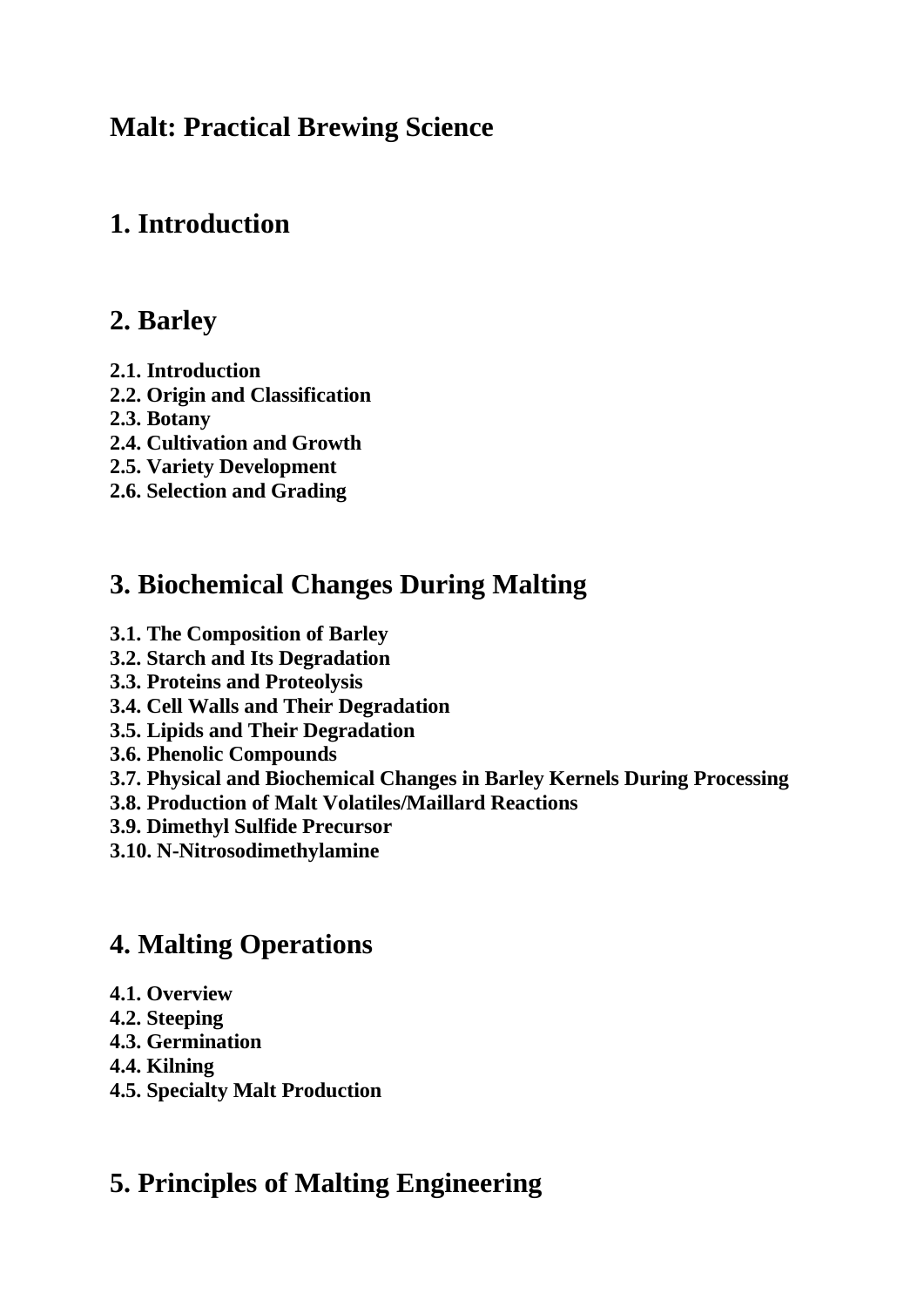- **5.1. Introduction**
- **5.2. Basic Concepts of Malting Engineering**
- **5.3. Fan Curve and Operating Principles**
- **5.4. Steeping Engineering**
- **5.5. Germination Engineering**
- **5.6. Kiln Engineering**

### **6. Interpretation of the Malt Certificate of Analysis**

- **6.1. Introduction**
- **6.2. Physical Analyses**
- **6.3. Chemical and Wort Analyses**
- **6.4. Enzyme Analyses**
- **6.5. Other Malt Analyses**
- **6.6. Conclusion**

## **7. Impact of Malt Quality on Brewing**

- **7.1. Malt Milling and Control of Grist Fineness**
- **7.2. Malt Enzymes and Their Effect on Brewing**
- **7.3. Conclusion**

# **8. Impact of Malt Quality on Fermentation**

- **8.1. Predictability of Fermentation Performance by Congress Wort Analyses**
- **8.2. Impact of Fermentable Sugar Potential on Fermentation Performance**
- **8.3. Impact of Assimilable Nitrogen Potential on Fermentation Performance**

# **9. Impact of Malt on General Beer Quality**

- **9.1. Introduction**
- **9.2. Impact on Beer Color**
- **9.3. Impact on Beer Foam and Stability**
- **9.4. Impact on Colloidal Stability**
- **9.5. Conclusion**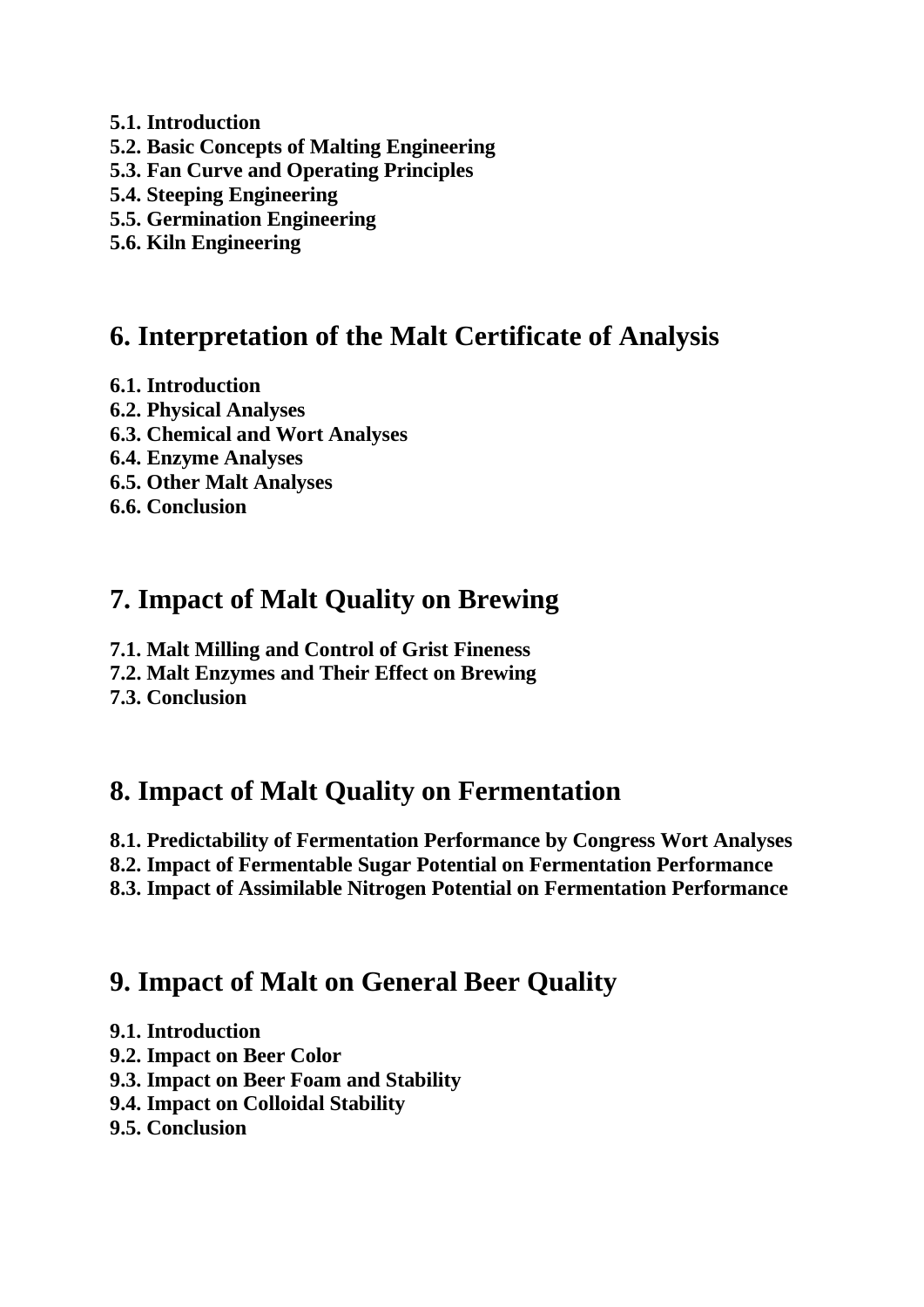#### **10. Malt Contribution to the Flavor Profile of Beer**

**10.1. Introduction 10.2. Genotype by Environmental (G × E) Factors 10.3. Malting Process Factors 10.4. Conclusion**

### **11. Malt Impact on Flavor Stability of Beer**

**11.1. Introduction**

**11.2. Lipoxygenase-Catalyzed Oxidation of Unsaturated Fatty Acids**

**11.3. Strecker Degradation and Oxidative Reactions of Amino Acids**

**11.4. Free Radical Reactions as Measured by Electron Paramagnetic Resonance**

**11.5. Conclusion**

## **12. Requirement of Attributes from Specialty Malt by Beer Style**

**12.1. Introduction**

- **12.2. Lagers and Their Malt Requirements**
- **12.3. Ales and Their Malt Requirements**
- **12.4. Strong Ales and Their Malt Requirements**
- **12.5. Dark Beers and Their Malt Requirements**
- **12.6. Wheat Beers and Their Malt Requirements**

**12.7. Other Beer Styles**

### **13. Malt from Other Cereals**

- **13.1. Introduction**
- **13.2. Hulless Barley Malt**
- **13.3. Wheat Malt**
- **13.4. Rice Malt**
- **13.5. Sorghum Malt**
- **13.6. Rye Malt**
- **13.7. Maize Malt**
- **13.8. Millet Malt and Buckwheat Malt**
- **13.9. Teff Malt and Quinoa Malt**
- **13.10. Oat Malt**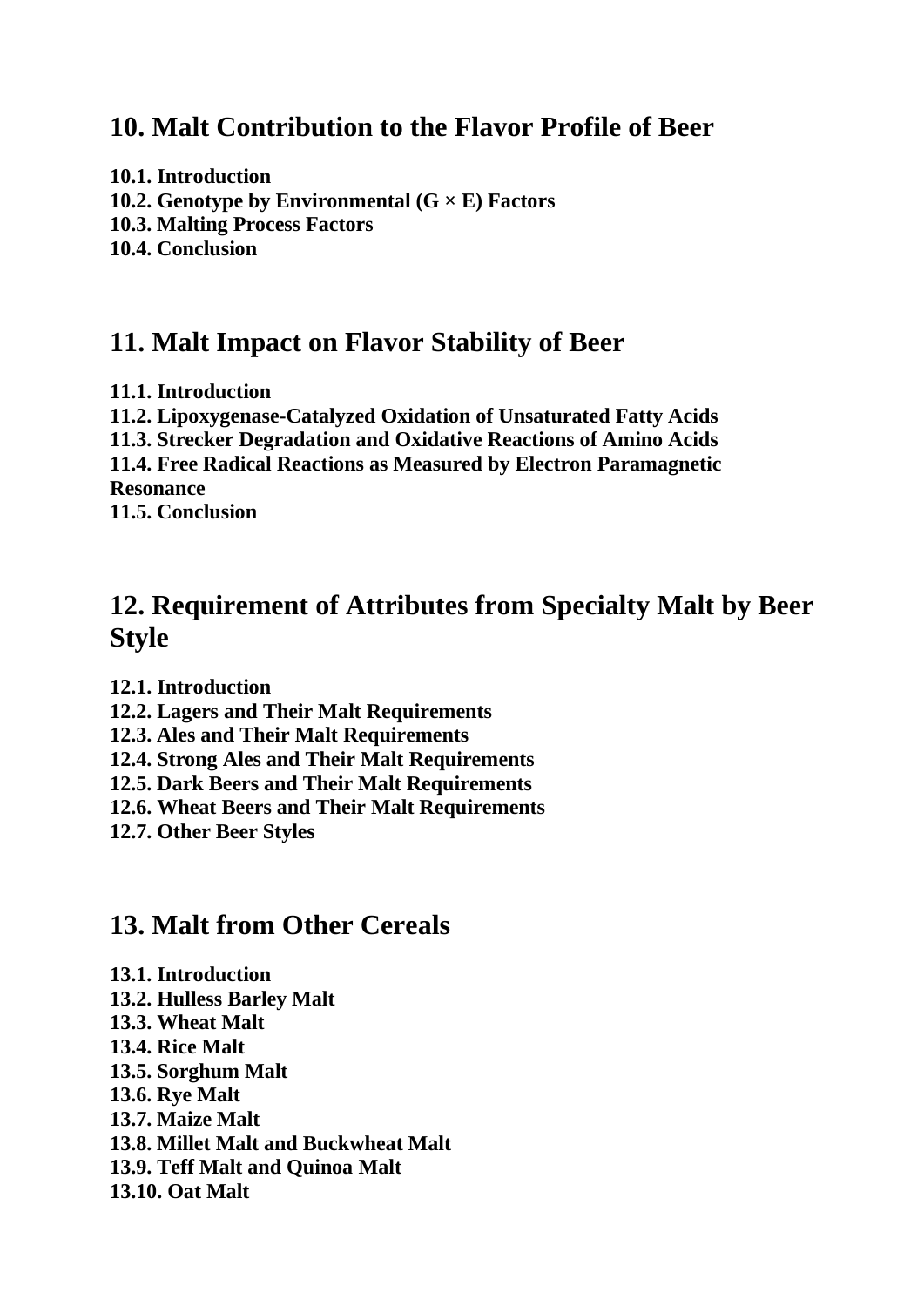## **14. Microflora Associated with Barley and Malt and Their Impacts on Malt Quality**

**14.1. Introduction**

- **14.2. Impact on Enzymes and on the Malting and Brewing Processes**
- **14.3. Impact on Mycotoxin Levels**
- **14.4. Impact on Beer Gushing Potential**

**14.5. Conclusion**

### **15. Microflora Associated with Barley and Malt and Their Impacts on Premature Yeast Flocculation**

**15.1. Introduction**

- **15.2. Detection of the PYF Potential of Malt**
- **15.3. Possible Causes and Mechanisms**
- **15.4. Monitoring and Prevention of PYF**

#### **16. Sprouted Grains for Food and Beverage Applications**

- **16.1. Introduction**
- **16.2. Sprouted Wheat**
- **16.3. Sprouted Rice (Pregerminated Rice)**
- **16.4. Sprouted Oats**
- **16.5. Sprouted Pulse Seeds**
- **16.6. Conclusion**

### **17. Principal Considerations for Handling and Storage of Malt**

- **17.1. Introduction**
- **17.2. Management of Grain and Malt Moisture**
- **17.3. Control of Malt Breakage**
- **17.4. Change of Enzyme Activities During Storage**
- **17.5. Malt Transferring Equipment**
- **17.6. Prevention of Grain Dust Explosions**